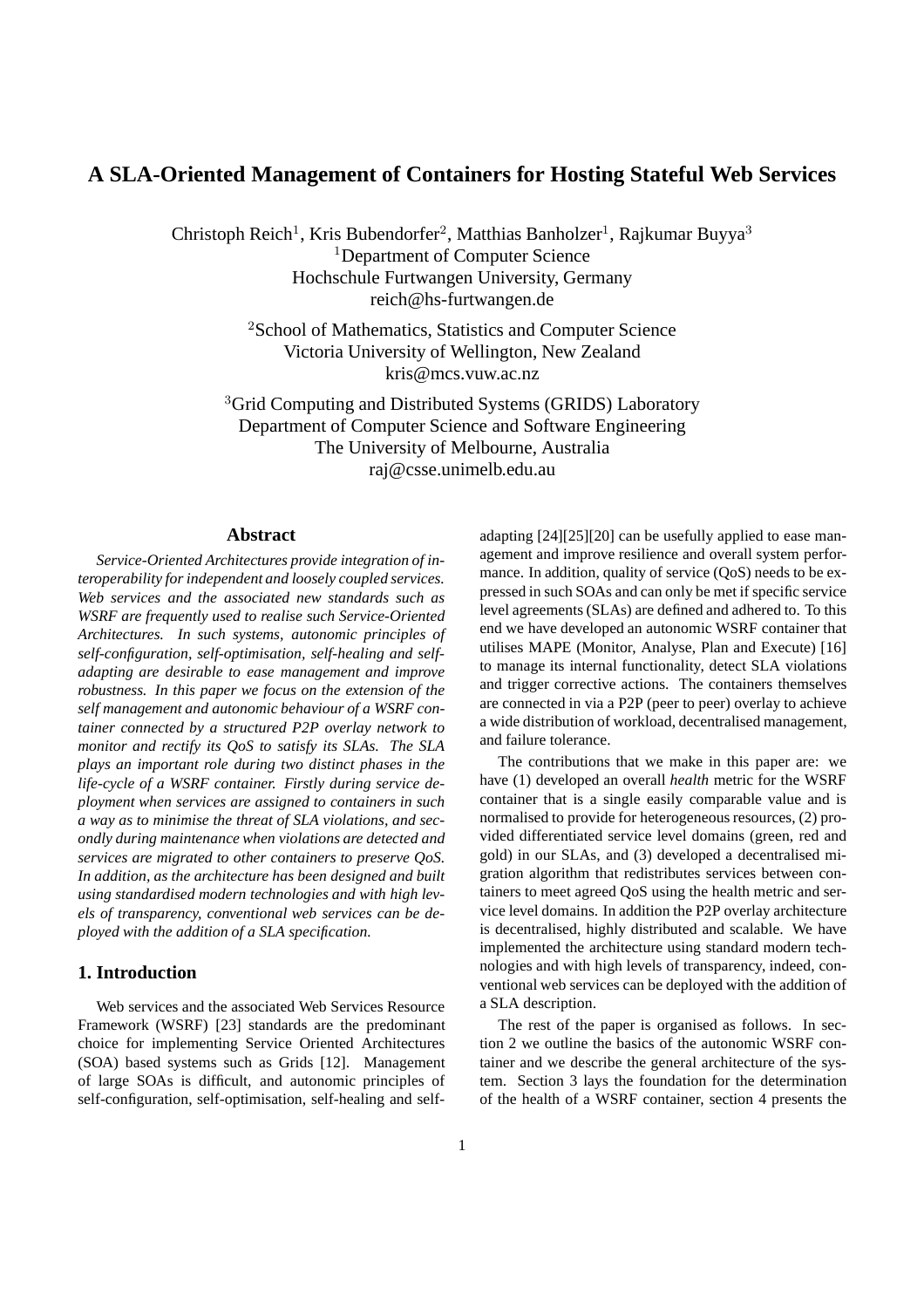migration algorithms, section 5 details our experimental results that validate our approach, section 6 explores related work, and finally section 7 concludes this paper.

### **2. WSRF Container Architecture**

In this paper we focus on the role of SLAs in the assignment and migration of services between WSRF containers and therefore we will only provide a brief outline of the WSRF service container itself, see Figure 1. For details on architecture and implementation see our Technical Report [26]. The WSRF container, a Java implementation by the Apache Muse [5] project, is embedded within the highly customizable application server Geronimo [3] and the WSRF services are deployed in Axis2 [2] running in Tomcat [6]. JSR-77 [28]provided by JMX [29] is used to monitor the WSRF services inside the service container (e.g. request counter, processing time, etc.). MAPE [16] is implemented using Geronimo's GBeans [14], provides autonomic management and utilises SLAs and performance metrics to trigger self managing operations such as service migration. Using GBeans provides access to Geronimo's advanced features, such as, Inversion-of-Control [13].



## **Figure 1. Internal structure of the WSRF container**

Individual WSRF containers are interconnected via a modified version of the Pastry [27] structured P2P overlay network. Each WSRF container contributes to the autonomic management of the overlay network and there are no specialised or static management roles. This architecture provides robustness and permits a wide distribution of workload. A container's pastry node stores an index for the service, and resolves this to the actual container on which the service is hosted.

#### 2.1. WSRF Container Operation

The SLA plays an important role during two distinct phases in the life-cycle of a WSRF container. The used SLA description is only a subset of the WS-Agreement specification[1]. Firstly during service deployment when services are assigned to containers in such a way as to minimise the threat of SLA violations, and secondly during maintenance when violations are detected and services are migrated to other containers to preserve QoS. Each container monitors its performance requirements, and if it is unable to resolve the SLA violation internally, it will generate a *help* message indicating which resource is causing the problem. Each recipient of this help message will generate a response health status metric (H-metric). A H-metric is a simple approximation indicating the overall *health* status of the WSRF container, and is weighted to highlight the resource responsible for the SLA violation. Essentially, each monitored resource is normalised, then all of the resources are summed and renormalised. This allows the state of the responding machine to be summarised in a single comparable number, but permits the resource of interest to carry more weight when selecting a destination for migration. The H-metric is specific to each help request. Two simultaneous requests with different violating resources, will ideally result in two different H-metrics from the same container. Section 3 presents the H-metric in detail.

### 2.2. Example: Service Deployment

We distinguish two types of services: *constrained* services have specific location dependencies (e.g. connected to a specific data base), while *unconstrained* services have no special location requirements. During the deployment of services, constrained services are prioritised over unconstrained services. For the initial deployment of services during container initialisation, this means placing all of the constrained services before the unconstrained services. For deployment of a new service into an existing container network, if the new service is constrained, then we have no choice but to attempt to deploy it to the desired container. If that deployment results in an SLA violation, we then attempt to migrate unconstrained services from that container (Figure 2). If the new service is unconstrained then it is simply deployed to the best container using a bounded depth H-metric query in the container overlay, as explained:

The service deployer (Figure 2) asks its local WSRF container to deploy a service. The WSRF container picks a random ID, resolves this to the nearest container, and initiates a two level H-metric query from this root. The H-metric query in this case results in  $H = 0.7$  from container P10 and  $H = 0.6$  and  $H = 0.2$  from its computed children P3 and P12 respectively. If this search fails to return a suitable destination for the deployment, we increase the depth by one and reissue the query. It is worth pointing out that if the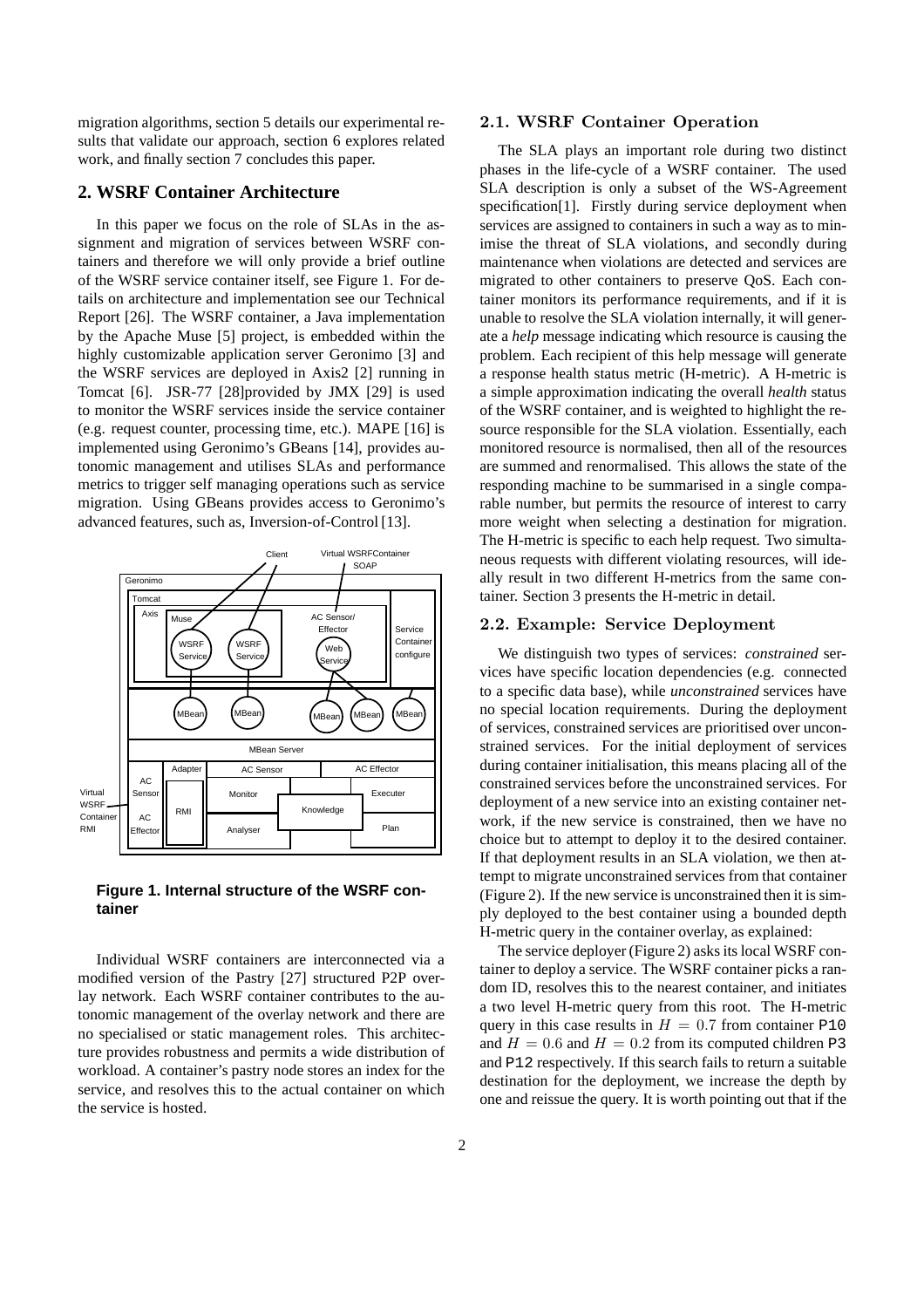

**Figure 2. Service deployment in a WSRF container**

container being queried has an unresolved SLA violation of its own, it will return an H-metric of  $H = infinity$  signalling that it is unavailable for inward service migrations.

# **3. Health Status Metric (H-metric) of a WSRF Container**

As stated earlier, the H-metric gives an overview of a container's health. The SLA specifies a set of resource conditions that must be satisfied. All containers within the overlay network need to have their resources scaled to deal with heterogeneous hosts, otherwise the H-metrics of the various containers cannot be compared. This scaling information is exchanged when each container joins the container overlay network. If a new container advises that it has more memory or a higher MIPS performance than the current maximums, then its values are selected as the new maximums for normalisation and are propagated to all containers in the network. Each SLA resource condition is therefore scaled proportionally to the minimum and maximum values for the container overlay network and will not need to be changed if a service is subsequently migrated to another container. After scaling, the parameter is normalized (value  $\in [0.0, 1.0]$ ) using a piecewise linear function (see Equations 1,2,3,4,5). The primary reasons for using this normalisation function is it allows us to adjust individual resources which behave in a non-linear way, e.g. memory usage, and because, pragmatically speaking, a server is fully loaded at about 80% to 90%.

$$
H_{metric}( ) = f_{metric}(x, x_{10}, h_{10}, x_{90}, h_{90}) \tag{1}
$$

$$
H_{metric}() = \begin{cases} 0.0, & \text{if } x <= SLA_{min} \\ f_{10}(), & \text{if } SLA_{min} < x <= \\ SLA_{min} + x_{10} * SLA_{max} \\ f_{10-90}(), & \text{if } SLA_{min} + x_{10} * SLA_{max} < x <= \\ SLA_{min} + x_{90} * SLA_{max} \\ f_{90}(), & x < SLA_{min} + x_{90} * SLA_{max} \\ 1.0, & \text{otherwise} \end{cases} \tag{2}
$$

x := measured metric value;  $x = \in [SLA_{min}, SLA_{max}]$ ;  $x_{10} \in [0.1, x_{90}]$ ;  $x_{10} := 10\%$  metric default value;  $h_{10} :=$ 10% H default value;  $x_{90} \in [x_{10}, 0.9]$   $x_{90} := 90\%$  metric default value;  $h_{90} := 90\%$  H default value;

$$
f_{10}() = \frac{h_{10}x}{x_{10}SLA_{max}} - \frac{h_{10}SLA_{min}}{x_{10}SLA_{max}} \tag{3}
$$

$$
f_{10-90}() = \frac{(h_{90} - h_{10})x}{SLA_{max}(x_{90} - x_{10})} + h_{10} - \frac{(h_{90} - h_{10})(SLA_{min} + x_{10}SLA_{max})}{SLA_{max}(x_{90} - x_{10})}(4)
$$

$$
f_{90}() = -\frac{(1.0 - h_{90})x}{SLA_{max} - SLA_{min} - x_{90}SLA_{max}} + 1.0 + \frac{(1.0 - h_{90})SLA_{max}}{SLA_{max} - SLA_{min} - x_{90}SLA_{max}}
$$
(5)

Figure 3 illustrates the normalisation function for a memory metric:  $SLA_{min} = 0MB$ ;  $SLA_{max} = 300MB$ ;  $h_{10} = 0.1$ ;  $h_{90} = 0.9$  and by sweeping  $x = [0, 300]MB$ and  $x_{10} = [0.1, 0.5]$  with the constraint:  $x_{90} = 1.0 - x_{10}$ .



**Figure 3. Normalisation function for memory.**

To calculate the overall health status of a container the normalised parameter values are combined and normalized again (see Equation 6).

$$
H = \frac{1}{2} * \frac{\sum_{b=1}^{b=n} w_b * H_{metric}(b_b)}{\sum_{b=1}^{b=n} w_b} + \frac{1}{2} * h_{machine}
$$
 (6)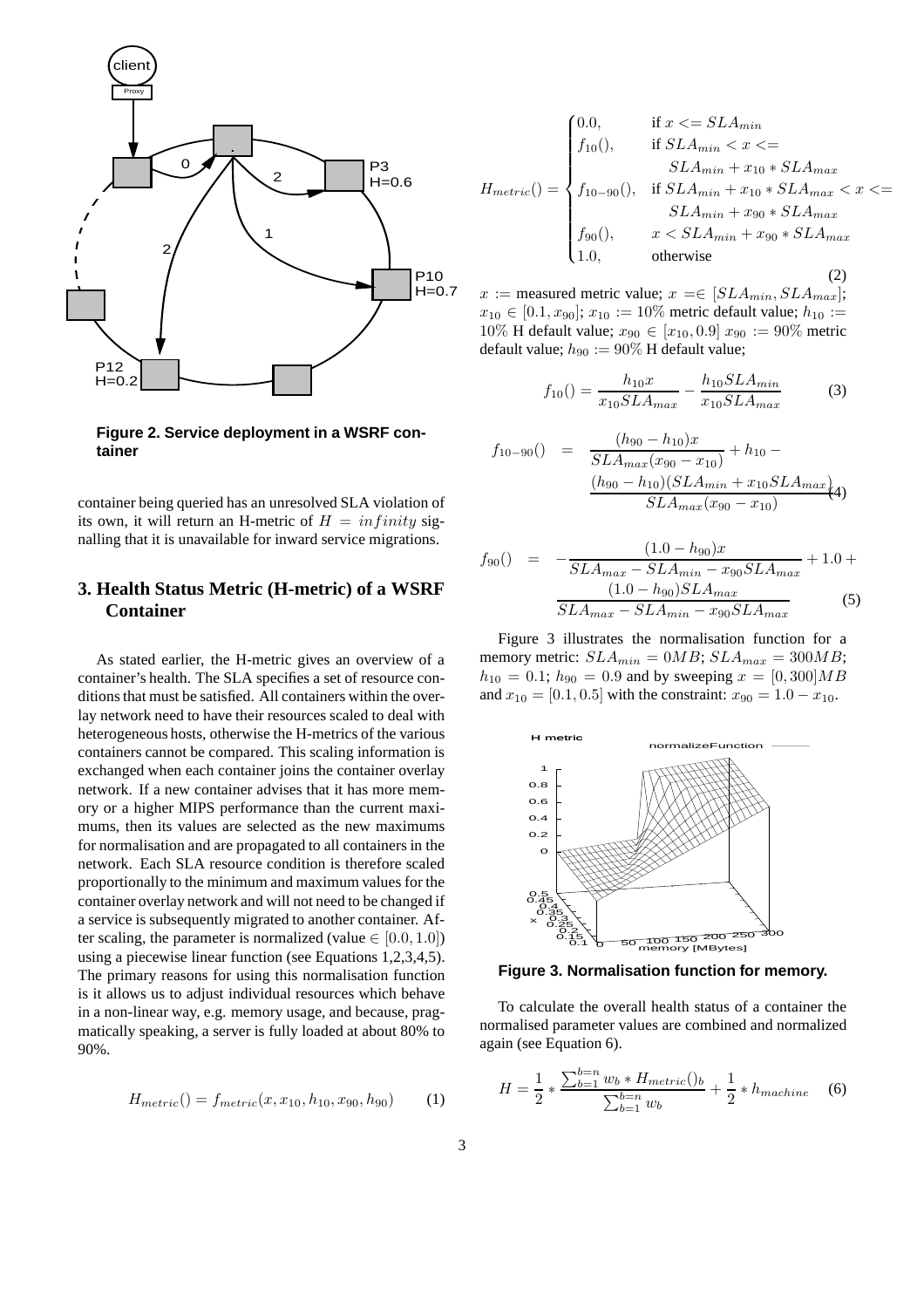With  $b :=$  machine hosting the WSRF container and  $w :=$ weights to emphasise particular differentiated SLAs. The  $w_b :=$  weights represent SLA service level domains: gold  $w = 4$ , red  $w = 2$ , green  $w = 1$ . *Gold services* are the most important and are least likely to be migrated, *green services* can be thought of as *best-effort* services, while *red services* fall between gold and green services in priority and importance.

The machine specific health status  $(h_{machine})$  is set relative to other containers. This permits the H-metric of two different machines (e.g. different MIPS) to be compared by considering the max values of all machines (see Equation 7).

$$
h_{machine} = \frac{w_{mem} * H_{mem}() * c_{mem} + w_{cpu} * H_{cpu}() * c_{cpu}}{w_{mem} * c_{mem} + w_{cpu} * c_{cpu}}
$$
(7)

Weights  $w_{mem}$  and  $w_{cpu}$  are the same differentiated service level (gold, red and green) weights. The correction factor for different machine resources  $R$  (e.g. cpu, mem etc.) is:

$$
c_R = \frac{R_{overall-max}}{R_{container-max}}\tag{8}
$$

## **4. Migration Algorithm**

There are five occasions when our system may *migrate* services in response to a: (1) constrained deployment (see section 2.2), (2) new container joining the network, (3) container having few services, (4) container leaves the network for maintenance, or (5) predicted or real SLA violation. Migration is similar to deployment, although in this case the query starts with a violating container detecting it has a problem, and then issuing a bounded H-metric query (see Figure 2) to locate a new container to host the service that caused the (or is expected to cause a) violation.

Algorithm 1 gives the pseudo-code for a responding to a service violation event. Firstly we stop registering SLA violations for this container, as subsequent violations will have the same outcome - migrate a service off this container. Secondly we stop accepting incoming service migrations. Next we pick a random unconstrained service with a green SLA. If none is available we then try selecting a service with a red SLA and then gold SLA.

Algorithm 2 gives the pseudo-code for the actual migration of the service  $S$  identified in algorithm1. Here we construct a 'help' message and append the H-metric and SLA for S. Next we do a bounded depth H-metric query and find the set of accepting containers A, from which we choose the minimum *dest*. The service  $S$  is then migrated to container dest and the algorithm terminates.

| Algorithm 1 Pseudo-code for service violation events |  |  |  |  |  |
|------------------------------------------------------|--|--|--|--|--|
|------------------------------------------------------|--|--|--|--|--|

**Input:** violation **Output:** success, failure STOP registering violations START refusing inbound service migrations  $S \leftarrow pick_{unconstrained}(green)$ **if** no value for S **then**  $S \leftarrow pick_{unconstrained}(red)$ **if** no value for S **then**  $S \leftarrow pickunconstrained(gold)$ **else** failure **end if end if if** migrate(S) **then** START registering violations STOP refusing inbound service migrations **else** failure **end if**

| <b>Algorithm 2</b> Pseudo-code for migrate            |  |
|-------------------------------------------------------|--|
| Input: $S$                                            |  |
| <b>Output:</b> success, failure                       |  |
| $msg_{help} \leftarrow \{Hmetric_{container}, SLAs\}$ |  |
| $H \leftarrow HmetricQuery(msg_{help}, n)$            |  |
| $A \leftarrow \forall h \in H \mid isAccepting(h)$    |  |
| $dest \leftarrow min(A)$                              |  |
| <b>return</b> $move(S, dest)$                         |  |

### **5. Prototype and Evaluation**

We have implemented the autonomic WSRF-P2P container in a Geronimo [3] application server. The P2P Node and the autonomic system manager are implemented as Geronimo Beans (GBeans; [4]). The P2P functionality is provided by an extension of freePastry [10], however it is not critical which structured DHT package is used. The prototype has been deployed and tested on five machines. However, to properly test the performance of the architecture we ran the deployable prototype code but used the freePastry overlay simulation mode to scale the simulation to 100 containers.

### 5.1. Results

To simplify analysis the only SLA parameter we considered was response time. The experimental configuration was 450 services deployed over 100 containers. Each service had an expected response time of 10ms, with 75 gold, 150 red and 225 green level SLAs. To explore how our architecture responds to, and resolves SLA violations,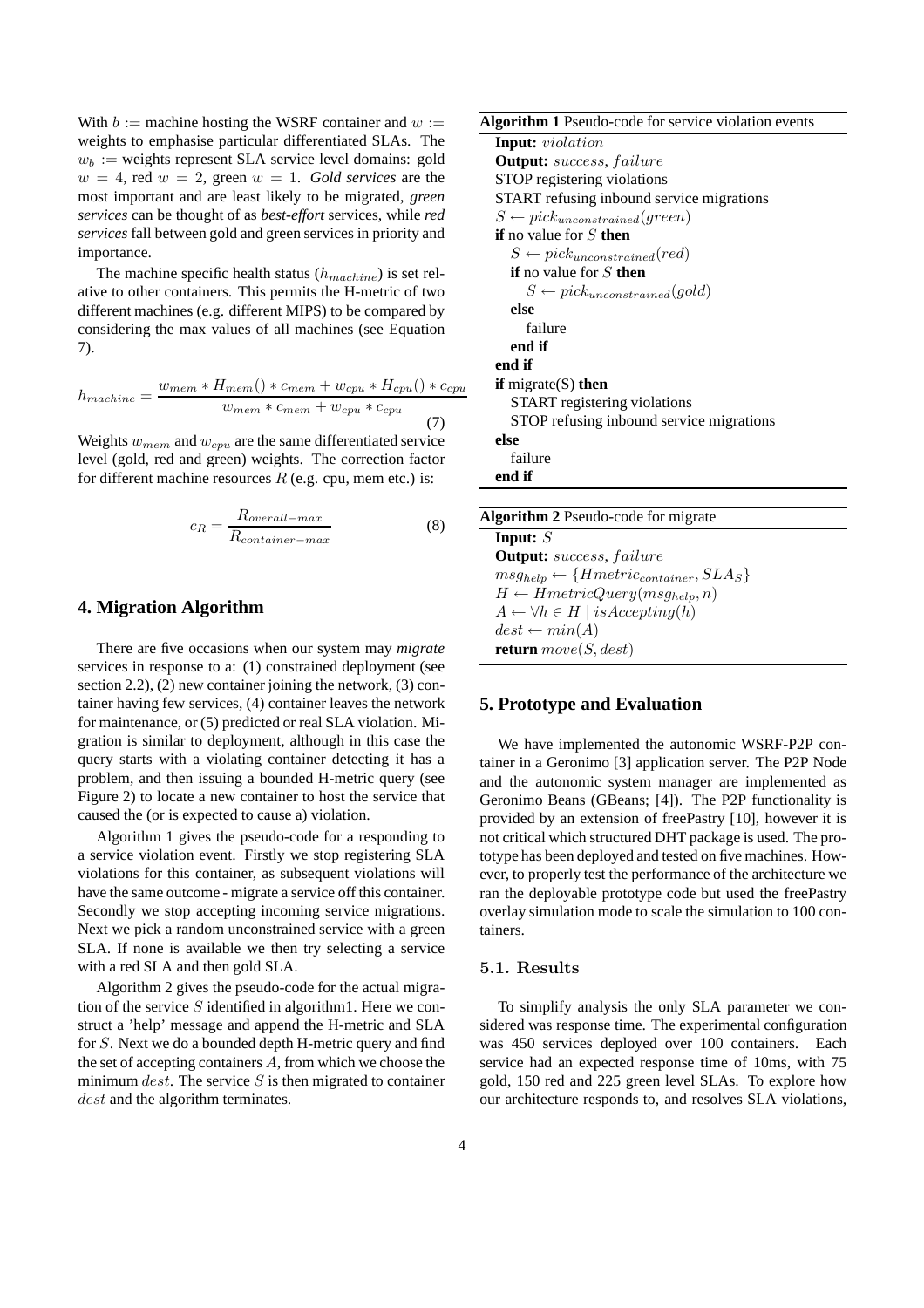all services were initially deployed to containers at random. It is worth pointing out however, that deployments are usually made much more carefully using the same H-metric query as migration. Hence these experiments show that the architecture can deal with a poor initial distribution and can resolve the distribution of services to provide the QoS dictated by the differentiated SLAs. The vast bulk of violations and subsequent rectification migrations are finished in 15-25 seconds after initial deployment when using a query depth of 3.



**Figure 4. Total number of SLA violations for bounded H-metric queries.**

Figure 4 shows how quickly the system manages to stabilise at the agreed QoS after the initial random deployments. The slowest to stabilise on the agreed QoS was when the destination was selected using a query depth of 1 (random), with depth 2 and 3 improving things respectively. There are some single violations long after the bulk of the migrations have finished, and this is due to the same destination being chosen by two offloading containers (it is a fully decentralised algorithm). The deeper the query depth, the faster the system provides the agreed QoS to the vast majority of hosted services.

Figure 5 shows the number of gold, red and green service violations after initial deployment for a H-metric query depth of 2. The results for level 1 and level 3 both show similar decay curves but differ in the rate at which they stabilise on the agreed QoS (as in Figure 4). It is worth remembering that in response to any of these violations, a green (then red if no green, then gold) service is chosen to migrate from the host. Each of these violations results in a service migration, however the vast bulk of the migrated services are green, with few reds and minimal gold services



**Figure 5. SLA violations shown by service level for a H-metric query depth of 2.**

migrating. Finally Figure 6 shows the total number of violations for each query depth and service level domain. Here the reduction in the number total of violations as more effort is put into finding the best destination is clear, although the improvement due to the query depth is subject to diminishing returns.



**Figure 6. Total number of violations for each service level for bounded H-metric queries.**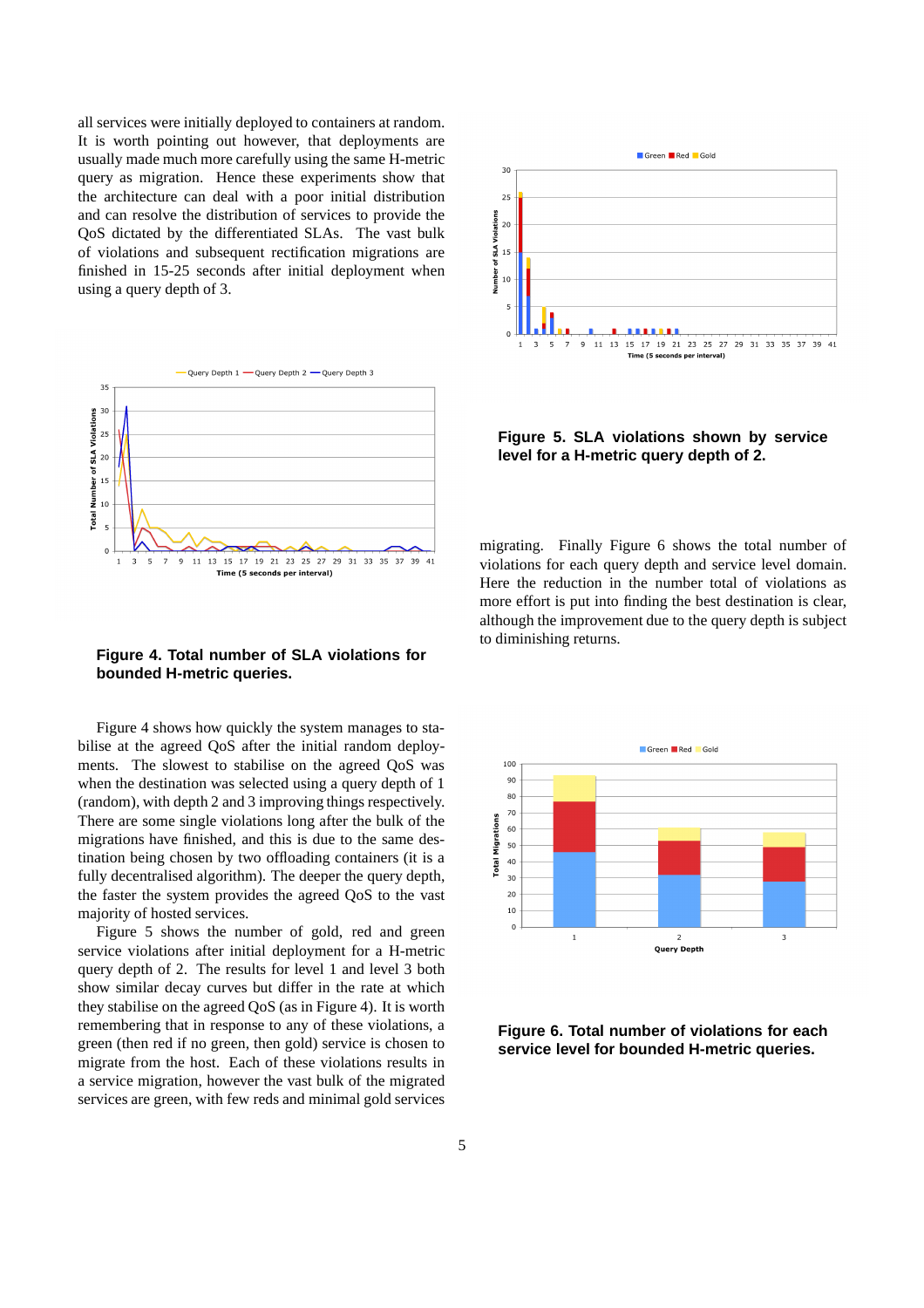## **6. Related Work**

There have been a number of projects focusing on autonomic behaviour for managing web services, in particular Ecosystem [20] analyses and reconFigures a service-based system (with MAPE) to satisfy Service Level Agreements with minimal resource consumption. They conclude that migration is a heavy-weight exercise and should be avoided whenever possible and that migrating services to satisfy the minimal resource consumption can lead to unnecessary overhead. Like our approach, the principle is to migrate only when resource bottlenecks occur. Hao [15] carries out migration of weblets, specialized Web services, that can be migrated, according to the round trip time, message size, data location and load of the weblet containers.

Other projects have attempted to address scalability issues for, such as that by El-Darieby and Krishnamurthy [11], which partitions resources into individual, cluster and grid resources. Dowlatshahi et. al [9] have developed an architecture that uses a hierarchical tree structure for participating nodes distant from the Internet backbone, and uses a single peer-to-peer structure for service discovery at the root layer of the underlying tree structures. The key characteristics of their architecture are optimal search for both distant and close services, minimal overhead traffic, scalability, robustness, and easier QoS support. A self-organizing P2P network of resource pools managed by CONDOR [30] has been implemented by Butt et. al [8]. Each resource manager periodically transmits a list of resources that it is willing to share to resource managers that are in close proximity. If a manager has insufficient resources to handle their jobs, they can forward some of their jobs to the advertising resource manager.

Kang et. al [18] divide SLAs into function domains (low, medium and high function domains). The 95-percentile response time of the real server is used as base for determining whether to allocate more computing resources to clients demanding a high level of service. They do not consider service migration to meet the QoS targets. Lee and Lee[19] discuss how to integrate a service provider in a negotiation framework. An important aspect is the need for a quality measurement like the h-value developed in this paper. Mikic-Rakic et. al. [21] present an applied self-reconfiguration approach to support disconnected operations by allowing the system to monitor and automatically redeploy itself.

Berenbrink et. al [7] introduce a game-theoretic mechanism which they use to find suitable allocations. Each task is associated with a "selfish agent", and requires each agent to select a resource, with the cost of a resource being the number of agents to select it. Agents would then be expected to migrate from overloaded to under loaded resources, until the allocation becomes balanced. This system is unlikely to scale well, as the resource discovery is centralised. The research of Zeid and Gurguis [31] aims at proving that with autonomic Web services, computing systems will be able to manage themselves as well as their relationships with each other. To achieve this objective, the research proposes a system that implements the concept of autonomic Web services but without service migration.

The closest work to ours is that of P2PWeb [22], which uses a P2P structured DHT, to deliver a SOA middleware platform. However, although we share many of the high level goals such as scalability, transparency and fault tolerance, there are many significant differences in the architecture itself. Load balancing in P2PWeb is an exercise in selecting a replica, that is, P2PWeb does not deploy or migrate services to satisfy QoS requirements.

In [17] deals with the load balancing and dependence in service grid environment using a distributed scheduling model oriented to grid service execution mechanisms. In this model, agents are applied to enable service-level load balancing and fault tolerance. The described functionalities are similar to our approach but lack of service migration and non-centralised monitoring approach.

## **7. Conclusions**

In this paper we have presented a novel architecture that combines the principles of autonomic management, service oriented architecture, web services and service level agreements. We use the decentralised, fault tolerant and dynamic properties of a structured P2P DHT to create a scalable decentralised autonomic web service middleware that complies with service level agreements and strives to deliver QoS in response to client SLA specifications.

We have demonstrated that our autonomic SLA aware containers, that monitor their SLA compliance and migrate excess services to other containers with spare capacity, can react to dynamic to runtime conditions. The rate at which the system is capable of redistributing services to find a QoS preserving distribution is very fast, and improves further as the H-metric query depth increases. We have also provided differentiated service level domains (green, red and gold) in our SLAs, and using the health metric and service level domains we have developed a decentralised migration algorithm that redistributes services between containers to meet agreed QoS. This is done in a distributed, scalable and robust way.

Finally, we have implemented the architecture using standard modern technologies and with high levels of transparency, indeed, conventional stateless web services and stateful WSRF services can be deployed with the addition of a SLA specification.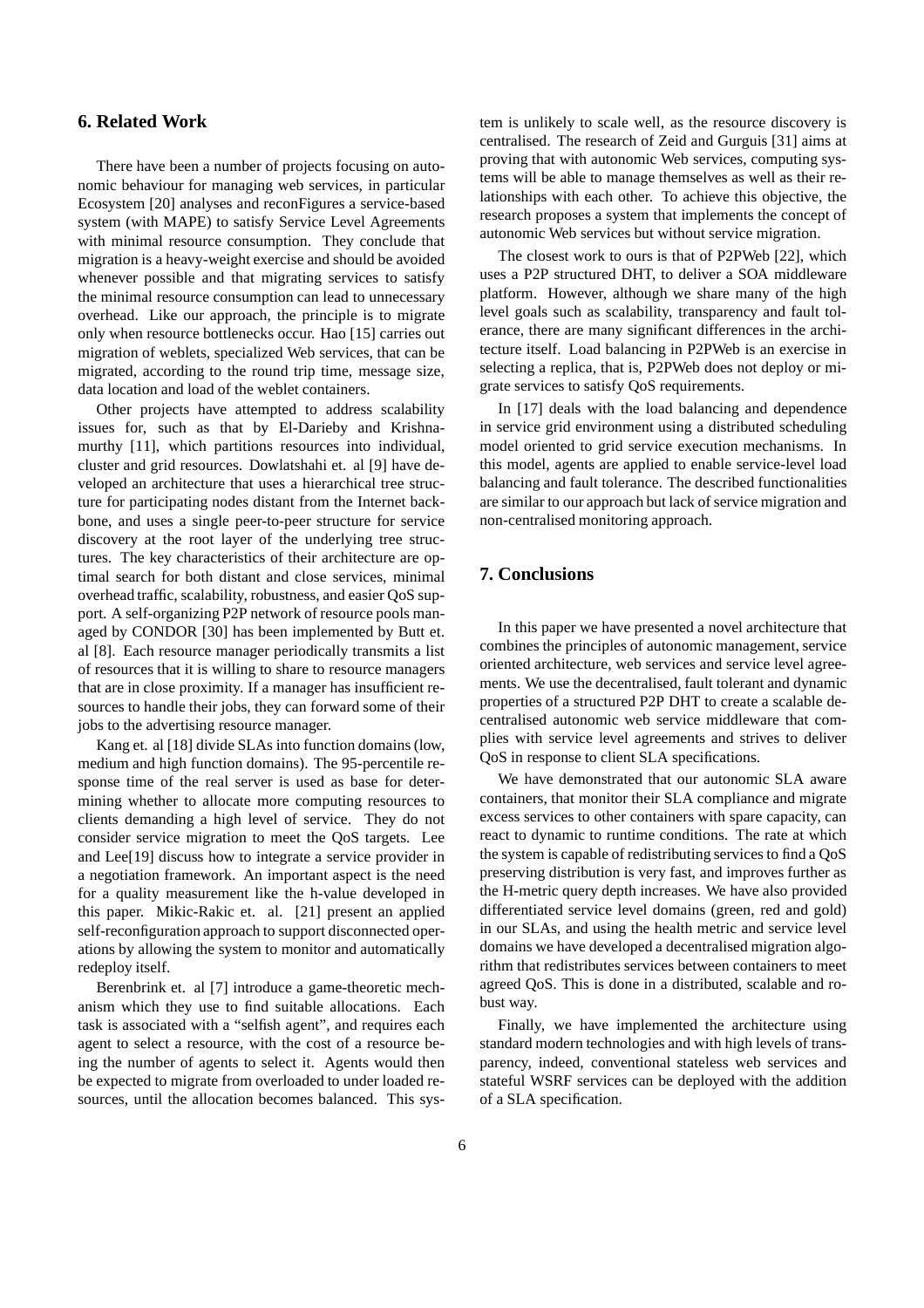## **References**

- [1] A. Andrieux, K. Czajkowski, A. Dan, K. Keahey, H. Ludwig, T. Kakata, J. Pruyne, J. Rofrano, S. Tuecke, and M. Xu. Web services agreement specification (wsagreement), gfd.107, 2007. Home-Page: http://www. ogf.org/documents/GFD.107.pdf.
- [2] Apache. Axis2/java. Home-Page: http://ws.apache. org/axis2/.
- [3] Apache. Geronimo. Home-Page: http://geronimo. apache.org/.
- [4] Apache. Geronimo user guide. Home-Page: http://cwiki.apache.org/GMOxDOC11/ apache-geronimo-v11-users-guide.html.
- [5] Apache. Muse. Home-Page: http://ws.apache. org/muse/.
- [6] Apache. Tomcat. Home-Page: http://tomcat. apache.org/.
- [7] P. Berenbrink, T. Friedetzky, L. A. Goldberg, P. Goldberg, Z. Hu, and R. Martin. Distributed selfish load balancing. In *SODA '06: Proceedings of the seventeenth annual ACM-SIAM symposium on Discrete algorithm*, pages 354–363, New York, NY, USA, 2006. ACM Press.
- [8] A. Butt, R. Zhang, and Y. Hu. A self-organizing flock of condors. In *Supercomputing, 2003 ACM/IEEE Conference*, pages 42–42, Purdue University, West Lafayette, IN, Nov. 2003. ACM Press.
- [9] M. Dowlatshahi, G. MacLarty, and M. Fry. A scalable and efficient architecture for service discovery. In *The 11th IEEE International Conference on Networks, 2003. ICON2003.*, pages 51 – 56, September 2003.
- [10] P. Druschel and A. Rowstron. freepastry software. http://freepastry.org/.
- [11] M. El-Darieby and D. Krishnamurthy. A scalable wide-area grid resource management framework. In *ICNS '06. International conference on Networking and Services, 2006.*, pages 76 – 86, Silicon Valley, USA, July 2006. IEEE Computer Society Press.
- [12] I. Foster. Service-oriented science. *Science*, 308(5723):814 – 817, May 2005.
- [13] M. Fowler. Inversion of control containers and the dependency injection pattern. http://www.martinfowler. com/articles/injection.html, January 2004.
- [14] J. J. Hanson. Manage apache geronimo with jmx. *IBM develperWorks*, August 2006.
- [15] W. Hao, T. Gao, I.-L. Yen, Y. Chen, and R. Paul. An infrastructure for web services migration for real-time applications. In *SOSE '06: Proceedings of the Second IEEE International Symposium on Service-Oriented System Engineering (SOSE'06)*, pages 41–48, Washington, DC, USA, 2006. IEEE Computer Society.
- [16] IBM. An architectural blueprint for autonomic computing. IBM, 2004. Home-Page: http://www-3.ibm.com/ autonomic/pdfs/ACwpFinal.pdf.
- [17] Q.-Y. W. Jun Wang and Y. J. Di Zheng. Agent based load balancing model for service based grid applications. In *International Conference on Computational Intelligence and Security*, Nov. 2006.
- [18] C. Kang, K. Park, and S. Kim. A differentiated service mechanism considering sla for heterogeneous cluster web systems. In *Software Technologies for Future Embedded and Ubiquitous Systems, 2006 and the 2006 Second International Workshop on Collaborative Computing, Integration, and Assurance. SEUS 2006/WCCIA 2006. The Fourth IEEE Workshop on*, page 6pp., 27-28 April 2006.
- [19] B.-Y. Lee and G.-H. Lee. Service oriented architecture for sla management system. In *Advanced Communication Technology, The 9th International Conference on*, volume 2, pages 1415–1418, Feb. 2007.
- [20] Y. Li, K. Sun, J. Qiu, and Y. Chen. Self-reconfiguration of service-based systems: A case study for service level agreements and resource optimization. In *ICWS '05: Proceedings of the IEEE International Conference on Web Services (ICWS'05)*, pages 266–273, Washington, DC, USA, 2005. IEEE Computer Society.
- [21] M. Mikic-Rakic and N. Medvidovic. Support for disconnected operation via architectural self-reconfiguration. In *ICAC '04: Proceedings of the First International Conference on Autonomic Computing (ICAC'04)*, pages 114–121, Washington, DC, USA, 2004. IEEE Computer Society.
- [22] R. Mondejar, P. Garcia, C. Pairot, and A. Gomez Skarmeta. Enabling wide-area service oriented architecture through the p2pweb model. In *15th IEEE International Workshops on Enabling Technologies: Infrastructure for Collaborative Enterprises, 2006. WETICE '06.*, pages 89 – 94, Manchester, UK, June 2006.
- [23] OASIS. Web services resource framework (wsrf). Home-Page: http://www.oasis-open.org/.
- [24] M. P. Papazoglou, P. Traverso, S. Dustdar, F. Leymann, and B. J. Krämer. Service-oriented computing: A research roadmap. In F. Cubera, B. J. Krämer, and M. P. Papazoglou, editors, *Service Oriented Computing (SOC)*, number 05462 in Dagstuhl Seminar Proceedings. Internationales Begegnungs- und Forschungszentrum fuer Informatik (IBFI), Schloss Dagstuhl, Germany, 2006.
- [25] M. Parashar and S. Hariri. Autonomic computing: An overview. In J.-P. B. et al., editor, *Unconventional Programming Paradigms*, volume 3566, pages 247–259, Mont Saint-Michel, France, 2005. Springer Verlag.
- [26] C. Reich, M. Banholzer, and R. Buyya. Autonomic container for hosting wsrf-based web services. Technical report, Grid Computing and Distributed Systems Laboratory, The University of Melbourne, Australia,, Jan. 2007.
- [27] A. Rowstron and P. Druschel. IFIP/ACM international conference on distributed systems platforms (middleware). In *Pastry: Scalable, decentralized object location and routing for large-scale peer-to-peer systems.*, pages 329–350, Heidelberg, Germany, Nov. 2001.
- [28] Sun. Jsr-77: J2ee management specification. Home-Page: http://jcp.org/en/jsr/detail?id=77.
- [29] Sun. Sun's java management extensions (jmx) page. Home-Page: http://java.sun.com/ javase/technologies/core/mntr-mgmt/ javamanagement/.
- [30] D. Thain, T. Tannenbaum, and M. Livny. Distributed computing in practice: the condor experience. *Concurrency - Practice and Experience*, 17(2-4):323–356, 2005.